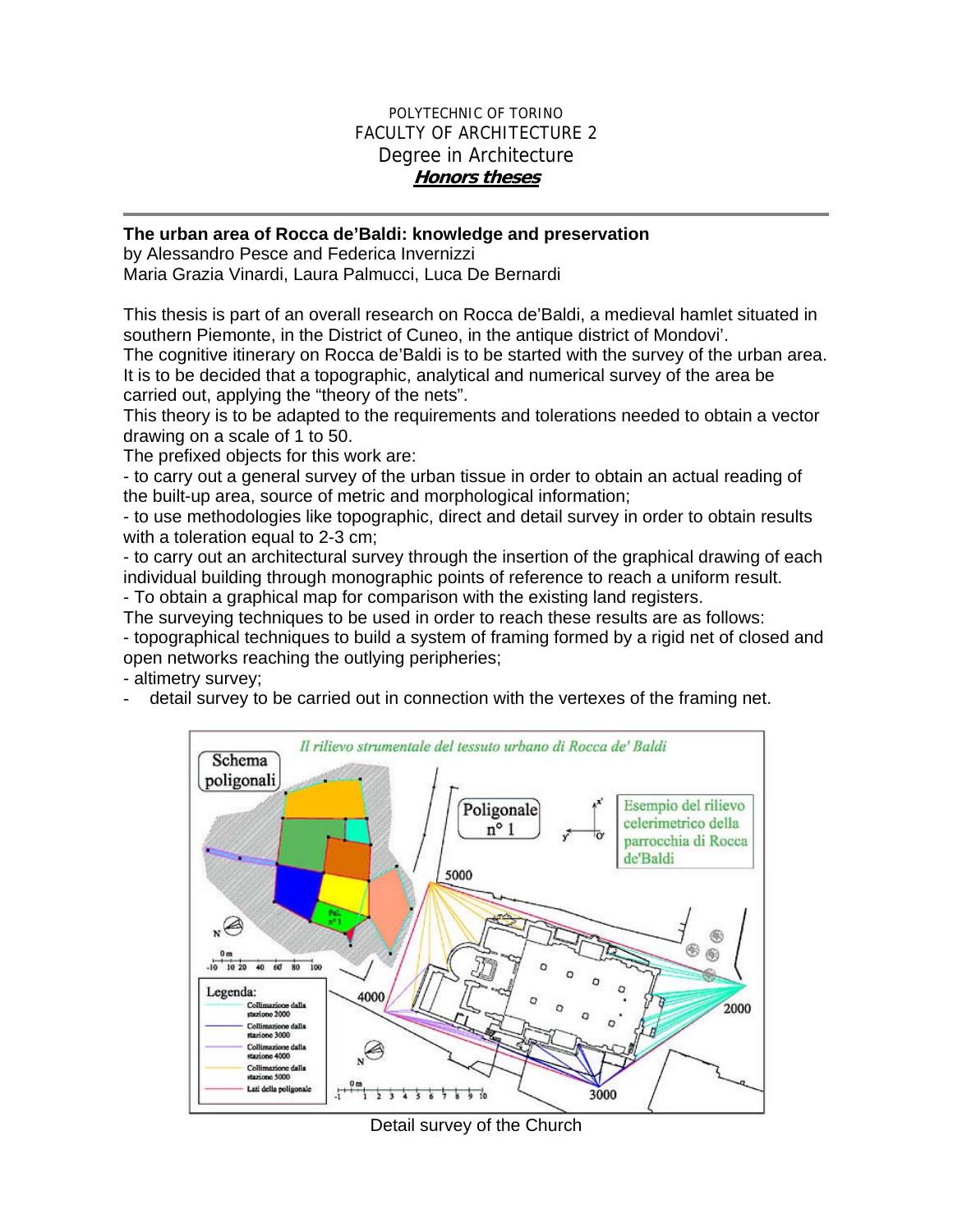The result is represented by the drawing of the perimeter of the building that formed the built-up area of Rocca de'Baldi, created on the surveyed points.



Result of superimposition of land registers

The vector drawing and the monographies are to be given to other groups who aim to continue the survey of each building and apply their findings to the rigid net of reference in order to obtain a comprehensive view of the plane of development.

This study is to be advanced by diachronic reading of the antique maps (land register, military map) in an attempt to reconstruct the processes of formation of the urban structure in Rocca de'Baldi, as it is today, studying the traces of the original medieval site and the following transformations within the urban area.

Some pictures of the existing maps are to be taken and they are to be modified trough analytical (not geometrical) techniques, using a computer program (Archis 2D) in order to obtain an orthogonal projection from a perspective image such as a picture.

This process will give the possibility of comparing the survey to the existing maps, in order to reach a credible superimposition.

The result of the superimposition will permit the following aspects to be determined on the planimetry:

Pre–existences, variations on buildings, demolitions, information on the road layout assessment, closing of the internal courtyards of each quarter.

As regards the research of archives, this thesis is concentrated on the antique surrounding walls, the external limit which surrounds and influences the surveyed structure of the road layout, each quarter and the built-up areas.